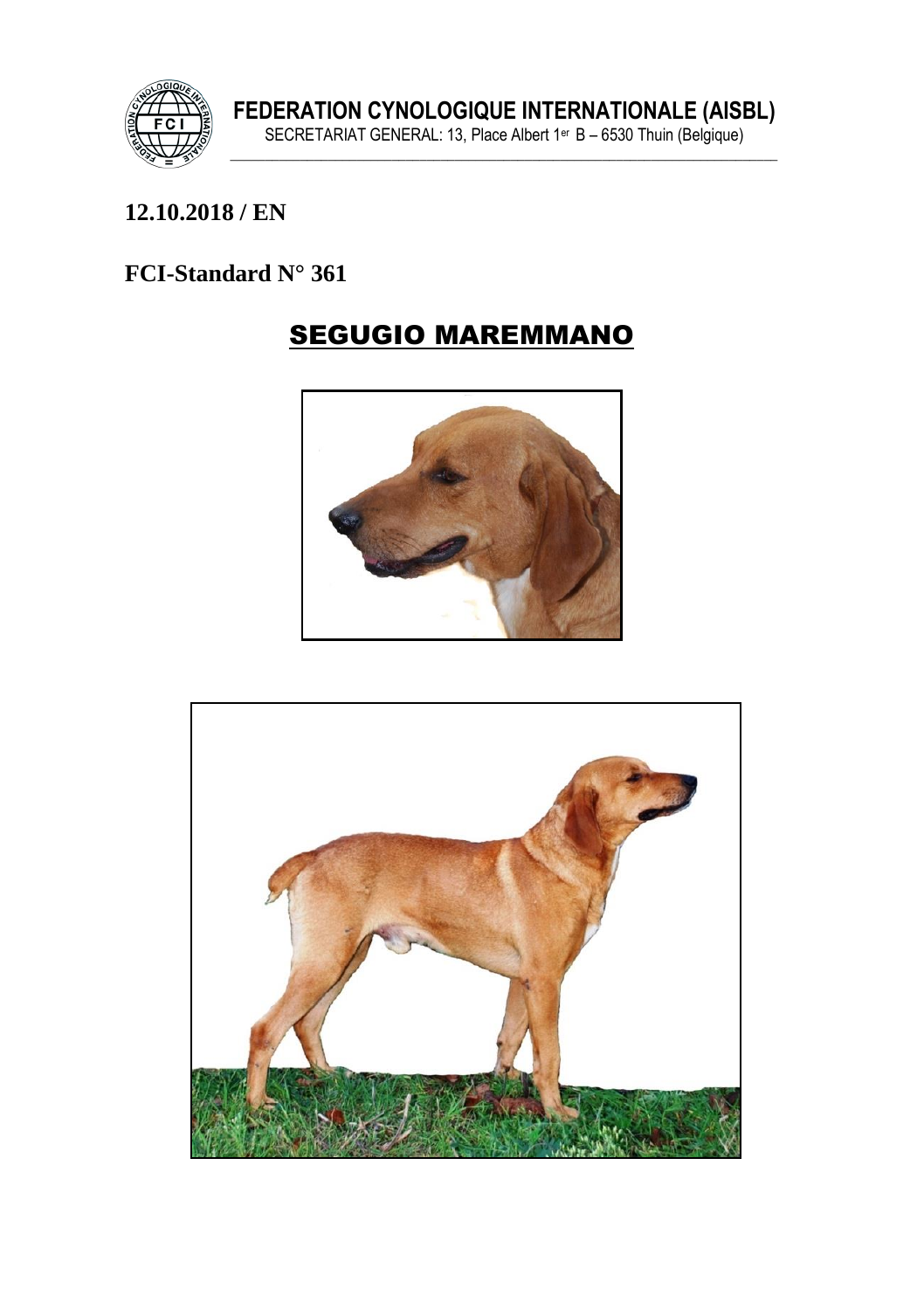**TRANSLATION**: Dr. S.P.Marelli, Dr F. Asnaghi / Official language (EN).

#### **ORIGIN**: Italy.

### **DATE OF PUBLICATION OF THE OFFICIAL VALID STANDARD**: 12.09.2018.

**UTILIZATION**: Scenthound mostly used in wild boar hunting. This breed is also good to hunt hare and other mammals.

| <b>FCI-CLASSIFICATION:</b> Group 6 Scenthounds and |                     |  |                                  |  |
|----------------------------------------------------|---------------------|--|----------------------------------|--|
|                                                    |                     |  | related breeds.                  |  |
|                                                    |                     |  | Section 1.2 Medium-sized Hounds. |  |
|                                                    | With working trial. |  |                                  |  |

**BRIEF HISTORICAL SUMMARY**: Segugio Maremmano originated from unregistered hunting dog population located in Maremma Toscana (southern part of Tuscany region, Central Italy). The breed is present in the original diffusion area since 1930s, the attempt of an official recognition by dog lovers and specialized club members traces back to those years. Thank to Dr Bosio, Veterinary and President of the specialized club for scenthounds in Italy, and to many people interested in Segugio Maremmano breed, and official standard was officially recognized. Tuscan wild board hunters created this Italian breed adapted to wild boar hunting and to the biotope of that southern area of Tuscany.

**GENERAL APPEARANCE**: A breed without excess, easy, with a natural look, easy mover, rectangular in body, head with quite large skull, skull/foreface upper axes slightly divergent, high set ears, expressive and fierce eye. Dark iris and attentive and smart expression.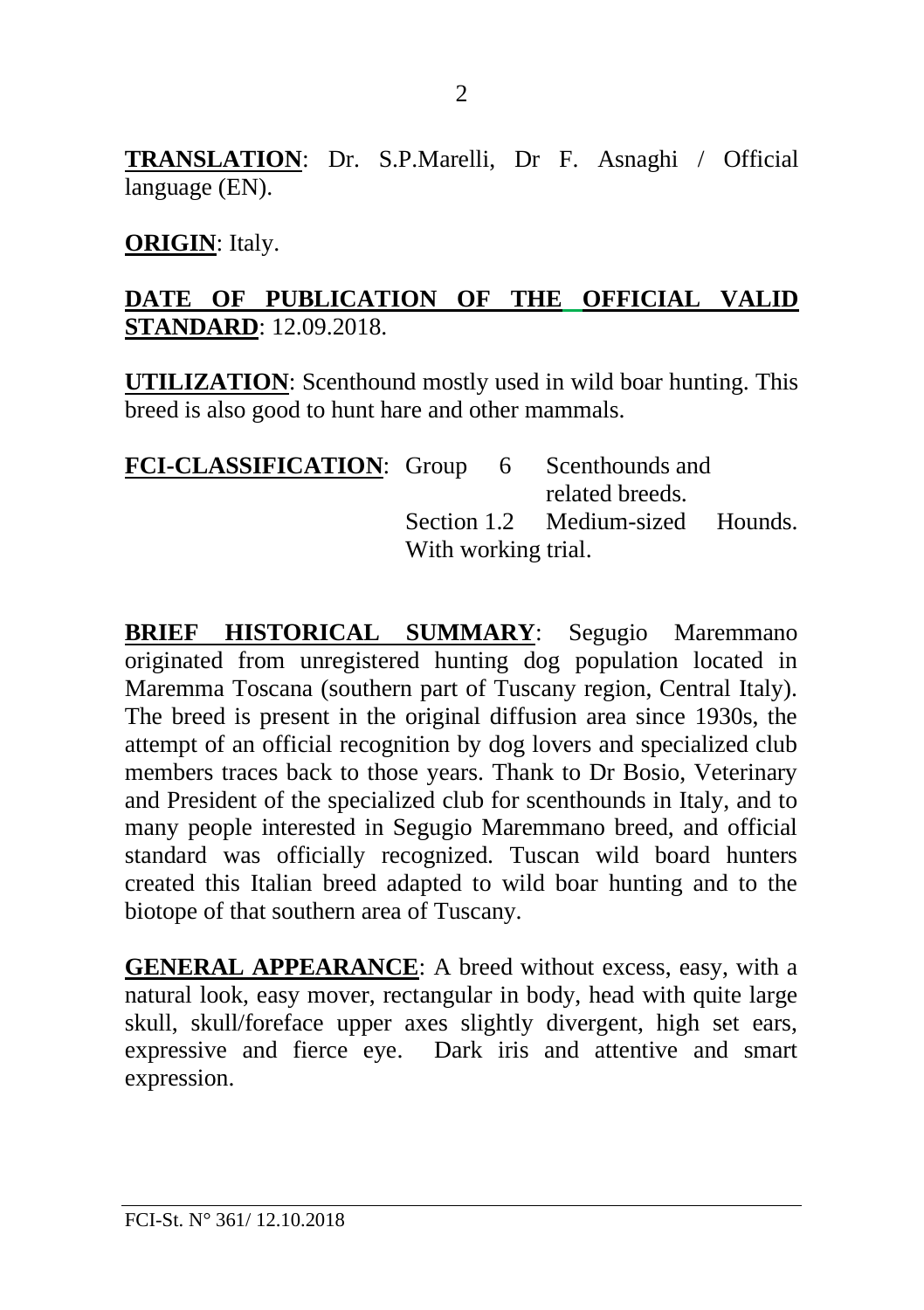# **IMPORTANT PROPORTIONS**:

Muzzle length/ Skull length: 11/12. Body length/height at withers: 11/10 Height at the elbow is 50% of height at withers.

**BEHAVIOUR/TEMPERAMENT:** Scenthound specialized in wild boar hunting. Characterized by high hunting drive and strong temperament, pleasing voice well differentiated in accordance to hunting phases, self-confident and easy going near the prey, excellent, careful and self-confident barker when the prey is found, strong chaser. It's an excellent hunter, either alone or as pack member**.**

# **HEAD**

CRANIAL REGION: Total head length is 4/10 of height at withers, upper skull/foreface axes slightly divergent, tolerated when parallel, head always well chiselled in every part, it should not present any wrinkle: the skin should always be tight.

Skull: Tight skin well chiselled, slightly convex profile, wide at parietals with well-developed frontal sinuses and zygomatic bones, length skull longer or rarely of the same length of the muzzle. Stop: Slightly defined.

# FACIAL REGION:

Nose: On the same line of the upper profile of the muzzle, wide with well opened nostrils, always wet and fresh, black or liver in colour. Muzzle: Slightly shorter than the skull length. Foreface upper profile is slightly convex or rectilinear

Lips: thin.

Jaws/Teeth: Strong, complete dentition, scissor bite, a level bite is tolerated.

Cheeks: Flat.

**EYES**: Semi lateral setting, slightly oval shaped, dark colour, lively attentive expression, tight eyelids, well pigmented, brown or liver in colour.

3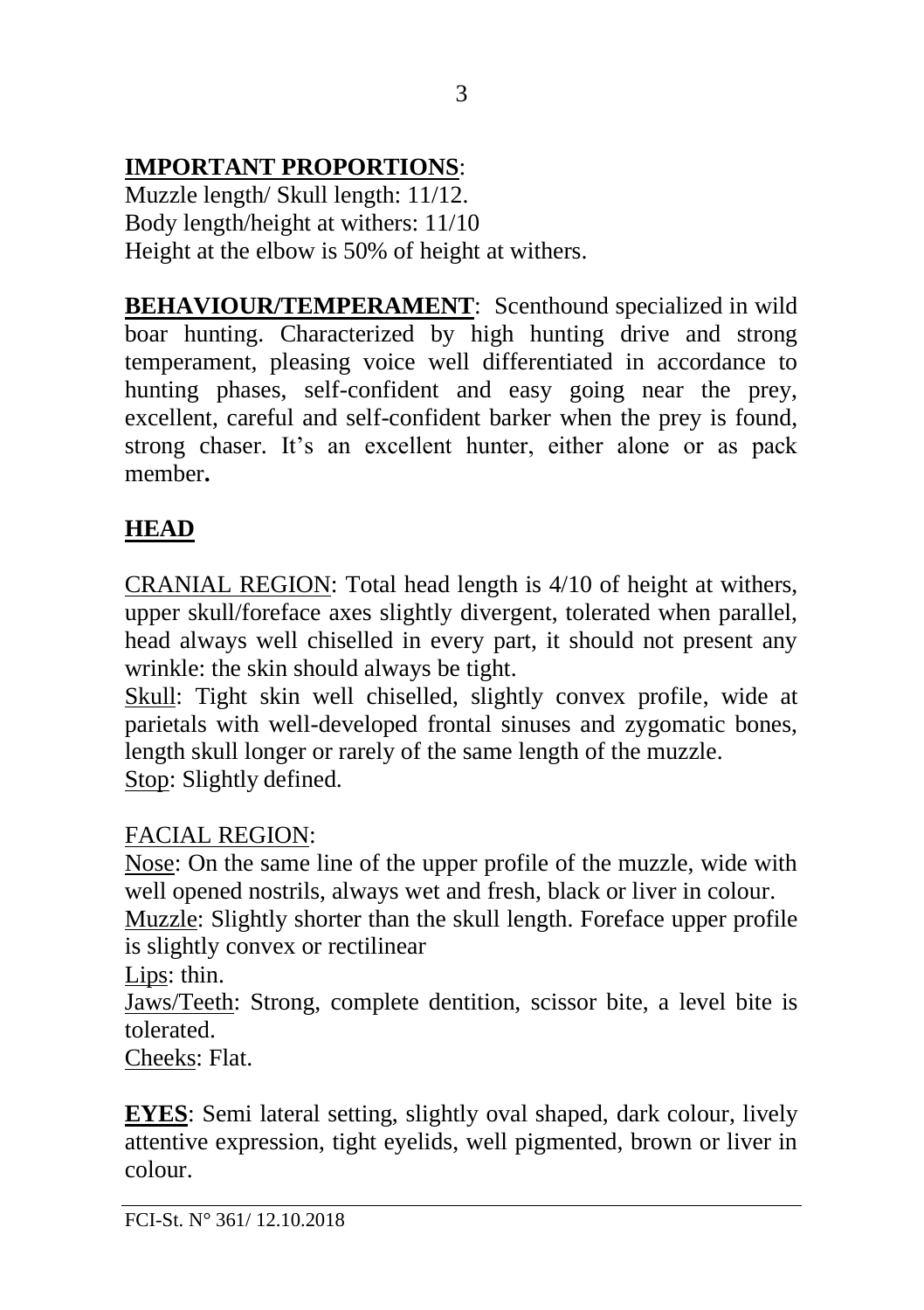**EARS**: Set over eyes line, flat and well adherent to cheeks, should be long enough to cover the eye when stretched, triangle shaped, slightly rounded tips.

**NECK**: Truncated-cone shaped, well connected to the body, slightly shorter than total head length, with tight skin, well-muscled, without dewlap*.*

**BODY**: 1/10 longer than height at withers. Strong and well balanced. Top line: Level.

Withers: Well pronounced. Tips of the shoulder blades are close. Loin: Strong and muscled.

Croup: Well developed, sloping.

Chest: Well developed in the three dimensions, quietly rounded chest.

Underline and belly: Slightly ascending line from sternum to abdomen which is never tucked up.

**TAIL**: an extension of the croup line, slightly tapered, never fringed, saber shape carriage, anurism tolerated. Docked tail: slightly less than half length, in countries where it is not forbidden by the law.

### **LIMBS**

FOREQUARTERS:

General appearance: Long muscled, easy moving.

Shoulder: Shoulder-blade well layed back: scapulo-humerus angle: 105°,

Elbow: Tight.

Forearm: Clearly perpendicular to ground.

Carpus (Wrist): Strong.

Metacarpus (Pastern): Slightly oblique.

Forefeet: Oval shaped, compact fingers and strong pads. Strong nails preferably pigmented (black or liver) and curved. Articulation of the feet should not be too high or too weak. Spurs, when present, are tolerated.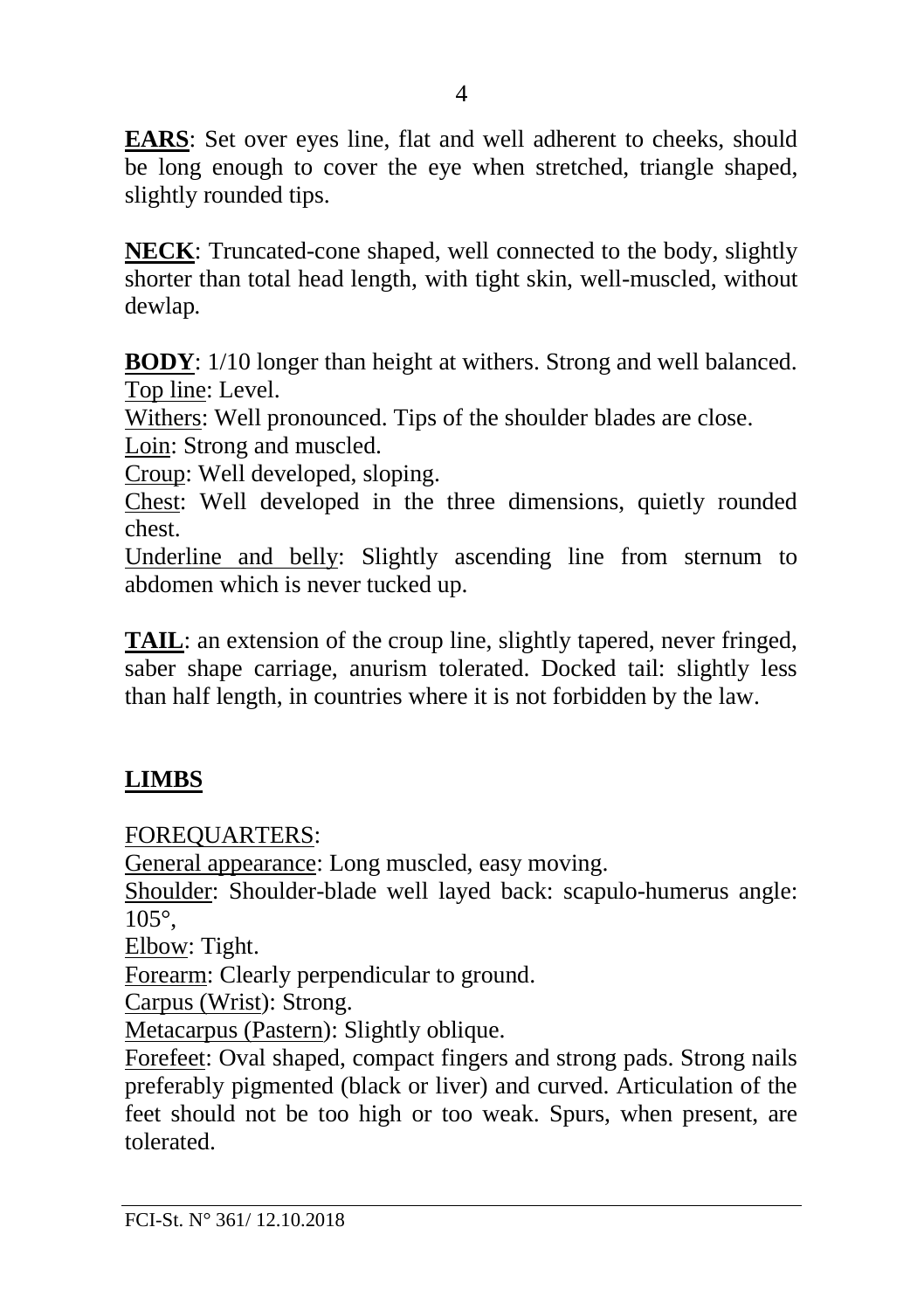HINDQUARTERS: General appearance: Well angulated Thigh: Well developed. Stifle (Knee): Well angulated. Lower thigh: Well developed, tight. Hock joint: Strong. Metatarsus (Rear pastern): Perpendicular to the ground, dewclaws are tolerated. Hind feet: Slightly less oval than forefeet, with the same requisites. Muscled.

**GAIT / MOVEMENT:** always sound and easy, lively, a galloper: when hunting he uses walk and trot gaits.

**SKIN**: good texture, tight in every part of the body.

### **COAT**

Hair: Two coat varieties:

SHORT-HAIRED: harsh texture, dense, uniform distribution on body and limbs, undercoat often present, some rough hair (1.0-1.5 cm long) could be present on muzzle and limbs.

ROUGH-HAIRED: rough texture when touched, about 3-4 cm long, uniform distribution on body and limbs.

Colour: fawn: from light to dark rich tan, black and tan, and brindle. White markings can be present.

### **SIZE AND WEIGHT**:

Height at the withers: Males: 48-54 cm, Females: 46-52 cm A tolerance of  $\pm 2$  cm in excellent specimens is accepted. Weight: Males: 16-23 kg, Females: 13-20 Kg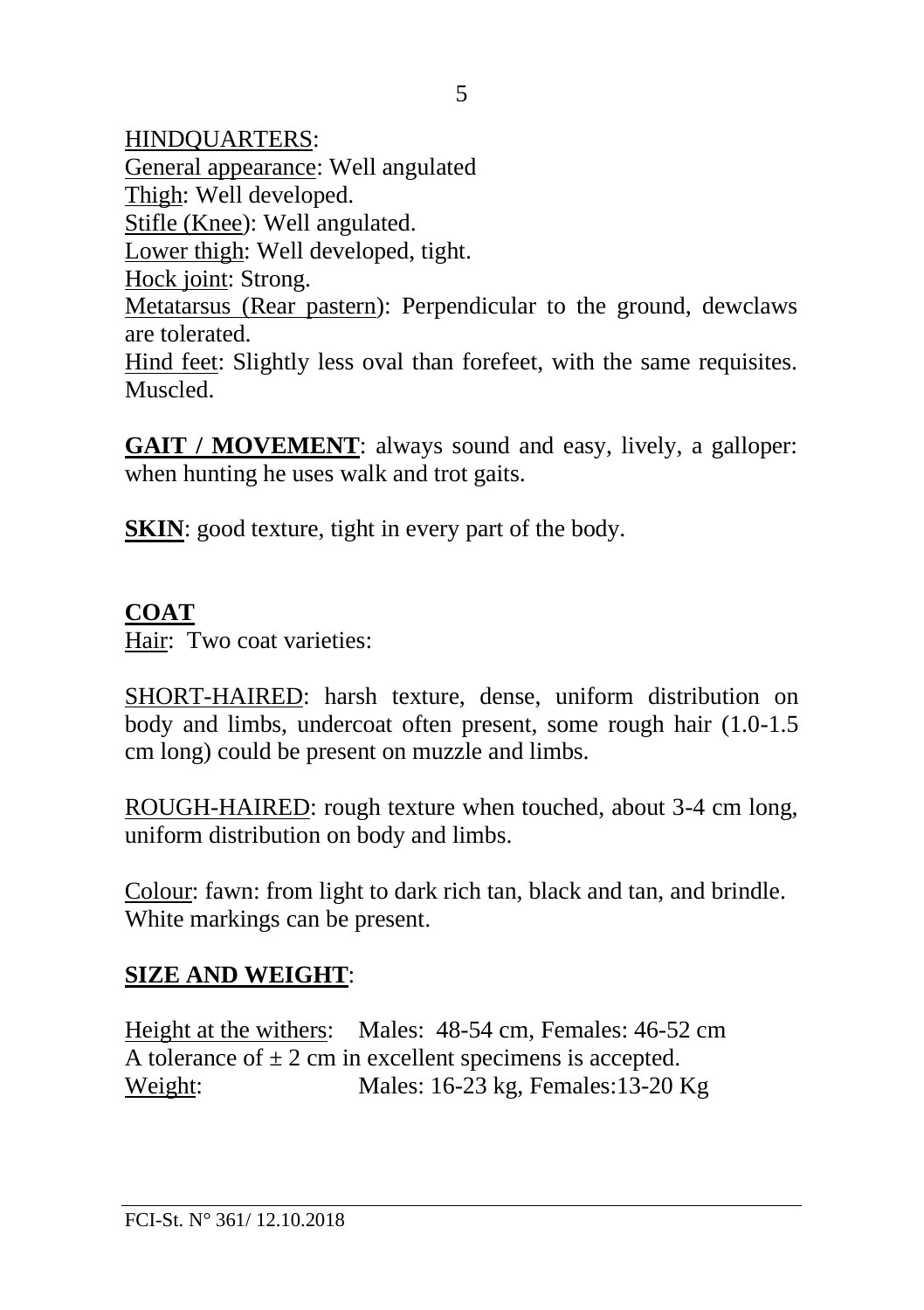**FAULTS**: Any departure from the foregoing points should be considered a fault and the seriousness with which the fault should be regarded should be in exact proportion to its degree and its effect upon the health and welfare of the dog and its ability to perform its traditional work.

## **DISQUALIFYING FAULTS**:

- Aggressive or overly shy dogs.
- Any dog clearly showing physical or behavioural abnormalities.
- Lack of type.
- Over or under standard sizes and weights tolerances.
- Convergent skull/foreface axes.
- Blue eye.
- Overshot and undershot.
- Uprising nose.
- All the colours not included in the standard description.

# **N.B.**:

- Male animals should have two apparently normal testicles fully descended into the scrotum.
- Only functionally and clinically healthy dogs, with breed typical conformation, should be used for breeding.